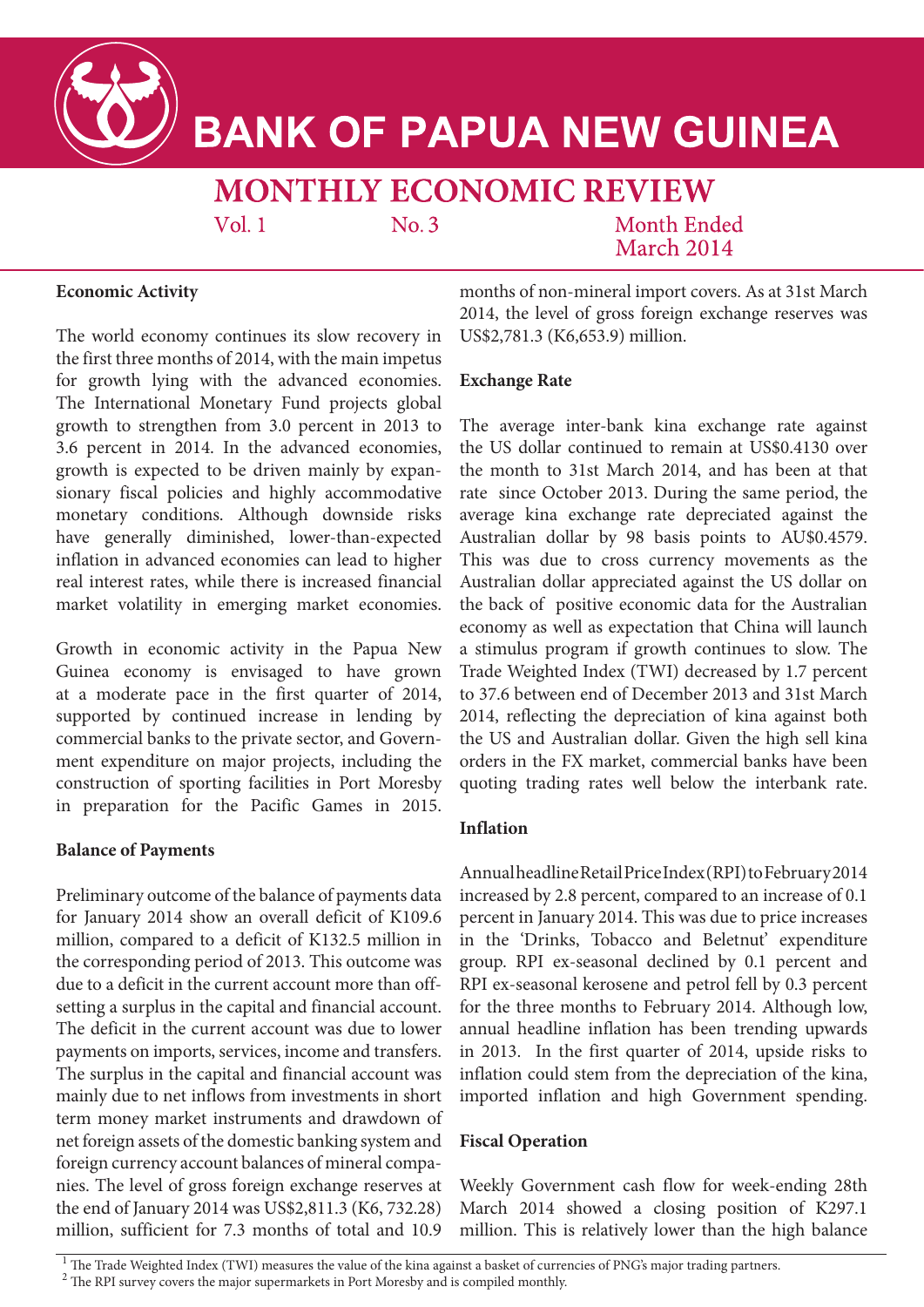of around K500 million in the corresponding week last year. For the domestic financing of the budget deficit of K3,353 million for 2014, the Government has made a total net issuance of K53.9 million of Treasury bills and K325.7 million of Inscribed stocks between end of December 2013 and end of March 2014. It will also account for cheque floats of K550.0 million to March 2014, mainly from cheques issued in 2013.

#### **Domestic Interest Rates & Monetary Aggregates**

Over the month to week-ending 28th March 2014, Central Bank Bill (CBB) rates increased for most maturities, except the 28 day rate, which declined by 4 basis points to 1.84 percent. Treasury bill rates increased for both the 182 and 364-day terms. As a result, wholesale deposit rates also increased across all maturities. Continued Government financing of budget deficit through the domestic open market operations will provide an opportunity for retirement of CBBs. The wholesale deposit rates increased in all maturities.

Broad money supply (M3\*) increased by 5.9 percent over the year to Feburary 2014, compared to an increase of 6.3 percent in the corresponding period of 2013. The growth was mainly driven by increases in net credit to Government and private sector credit. Over the year to 28th March 2014, average lending by commercial banks increased by 16.9 percent to K8,826.0 million, while deposits decreased by K223.1 million to K18,148.5 million. Total liquid assets of the commercial banks slighlty increased by 0.7 percent to K8,307.4 million between 28th March 2014 and December 2013. Over the year to 28th March 2014, average liquid assets of banks decreased by 5.4 percent to K8,512.3 million.

#### **Monetary Policy**

In the first quarter 2014, inflationary pressure is envisaged to have come mainly from high import demand associated with the expansionary fiscal policy and private sector demand. Given this scenario, the Bank has taken a cautious approach and maintained a neutral stance of monetary policy by keeping its policy rate, the Kina Facility Rate, at 6.25 percent in March 2014.